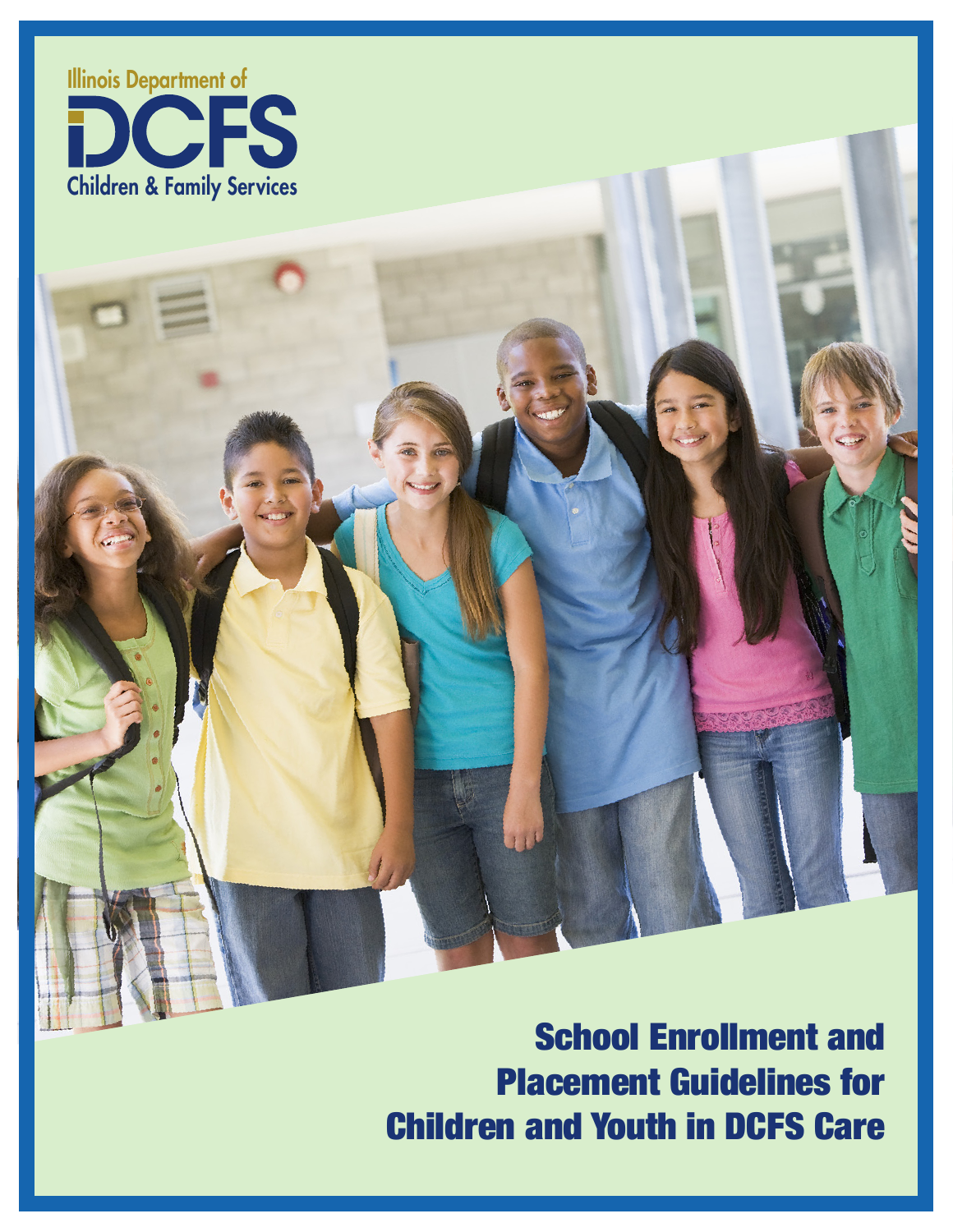### 1. Who are "children" and "youth"?

"Children" and "youth" include those for whom the DCFS Guardianship Administrator has been awarded either temporary or permanent legal custody (wards), and have been placed by DCFS in Emergency Reception Centers (ERC, formerly known as shelters), with a foster parent, relative caregiver, in a residential facility or in a Youth Transitional Living Program (ILO/TLP).

Whenever the terms "child," "children" and/or "youth" are used in this document, they refer to a child, children or youth for whom the Department of Children and Family Services (DCFS) is legally responsible through temporary protective custody, custody or guardianship via court order, or children whose parent(s) has signed an adoptive surrender or voluntary placement agreement with DCFS.

### 2. What are the DCFS requirements for school enrollment?

Children and youth are expected to be enrolled in the local school district or training programs until they graduate, reach age 18 or complete their IEP program (up to age 22) if they are receiving special education services. The exception to local school district enrollment occurs when there is a change in a child's placement or living arrangement. In this situation, the child may maintain attendance at his or her former school district if it is determined to be in the best interest of the child.

#### 3. How is residency defined for a child or youth?

The resident school district for a child legally involved with DCFS is the district where the child resides, whether placed by DCFS with a foster parent, a relative caregiver, in an ERC or in a residential facility. Legal custody for residency and enrollment DOES NOT mean guardianship. See the Illinois School Code (105 ILCS 5/10 20.12b) for further details.

### 4. How is residency defined for a child who is placed outside Illinois?

According to 105 ILCS 5/14-1.11a, the resident school district for children who are placed by DCFS outside Illinois (whether in a foster home, with a relative caregiver, in an ERC or in a residential facility) shall be the school district which last provided at least 45 days of educational service to the child until the student is no longer under the guardianship of an Illinois public agency or until the student is returned to Illinois. For children in special education, the caseworker should submit DCFS form CFS 407-5 Notice of Special Education Responsibility to the appropriate school district.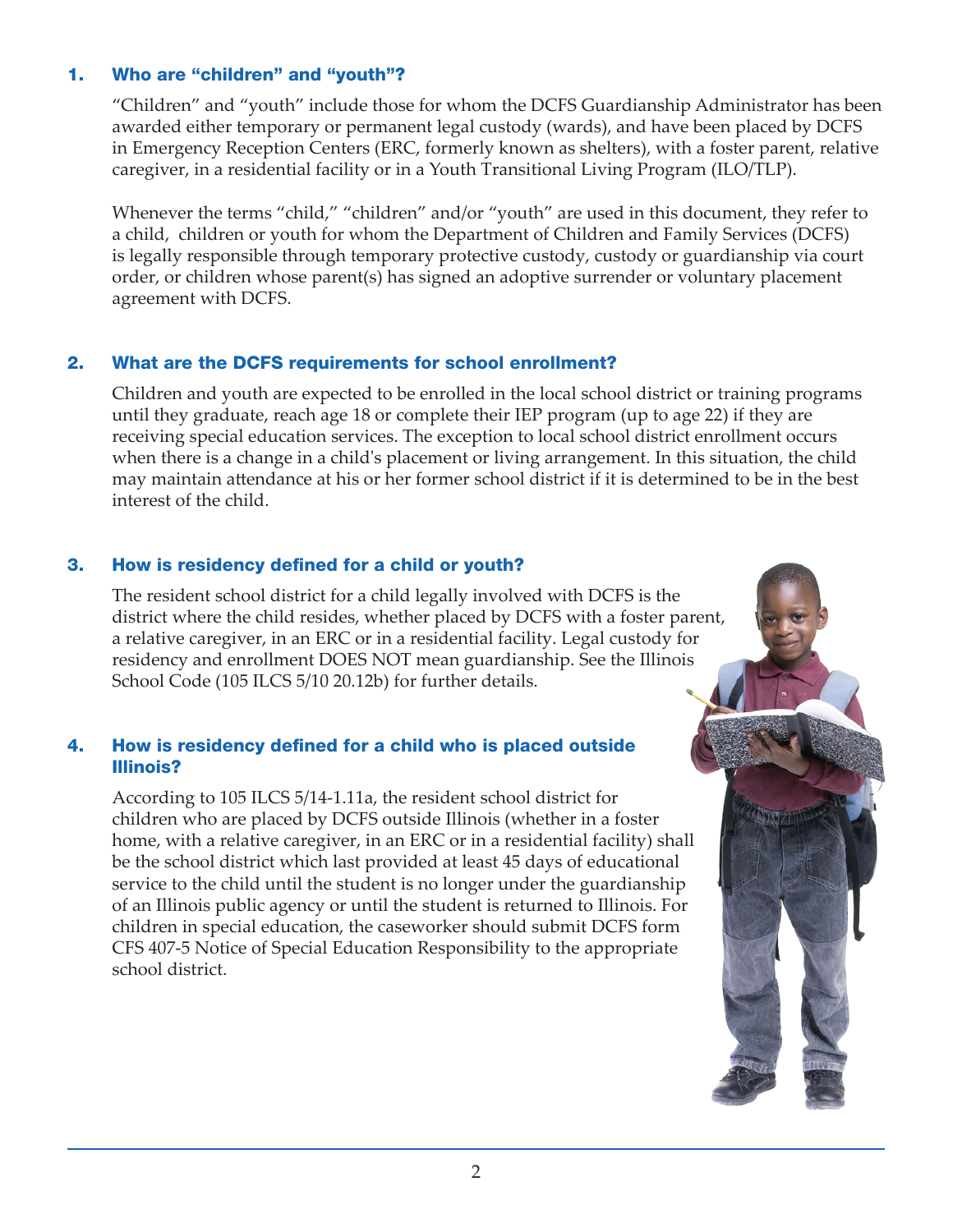# 5. Who may enroll a child or youth in school?

Foster parents, relative caregivers and residential case managers are authorized to enroll any child that is placed in their care by DCFS or its authorized private agencies. The DCFS Placement/Payment Authorization form (CFS 906) identifies the foster caregiver, ERC or residential facility charged with custody of the child. Please also see Question 14.

#### 6. May school districts designate one specific person to enroll children or enroll children only on certain designated dates and/or days of the week?

School districts cannot impose requirements for enrollment more restrictive than those established under relevant Illinois and federal law (ISBE Registration Guidance). Therefore, enrollment practices unique to children under the guardianship of DCFS may not delay enrollment in any way. Also, some districts designate particular days for registration; nonetheless, if a child is presented for registration/enrollment on a day other than those designated, the district must still permit the registration.

### 7. What are the timelines for school enrollment of children or youth?

Children are to be enrolled immediately upon presentation for enrollment by the authorized foster caregiver or case manager, as long as a copy of the DCFS Placement/Payment Authorization form (CFS 906) to verify residency and, if available, a copy of the ISBE Student Transfer Form (ISBE 33-78) to verify good educational standing have been provided. Other documentation needed for enrollment has specific timelines, as outlined in the chart below.

| <b>Documentation</b>                                                                                                                                                                                                                                                                                                                                                                                                                                                                                                                                                                                                                                                                                                     | <b>Immediately</b><br>upon<br>enrollment | As soon<br>as possible | <b>By October</b><br>15th of the<br>new school<br>year | <b>Within 30 days</b><br>of enrollment |
|--------------------------------------------------------------------------------------------------------------------------------------------------------------------------------------------------------------------------------------------------------------------------------------------------------------------------------------------------------------------------------------------------------------------------------------------------------------------------------------------------------------------------------------------------------------------------------------------------------------------------------------------------------------------------------------------------------------------------|------------------------------------------|------------------------|--------------------------------------------------------|----------------------------------------|
| <b>Proof of Residency:</b><br><b>DCFS Placement/</b><br><b>Payment Authorization</b><br>form (CFS 906)                                                                                                                                                                                                                                                                                                                                                                                                                                                                                                                                                                                                                   | X                                        |                        |                                                        |                                        |
| The CFS 906 is the only document needed to establish the residency of a child for whom<br>DCFS is legally responsible. The CFS 906 provides information about the legal status of the<br>child and provides the name and address of the foster parent, relative caregiver, ERC or<br>residential provider to whom DCFS has granted custody.                                                                                                                                                                                                                                                                                                                                                                              |                                          |                        |                                                        |                                        |
| <b>School Transcripts</b>                                                                                                                                                                                                                                                                                                                                                                                                                                                                                                                                                                                                                                                                                                |                                          | X                      |                                                        |                                        |
| The lack of school transcripts may not delay enrollment or attendance. The child welfare<br>caseworker should request a copy of the transcript from the former school to present at<br>enrollment. If a copy of the transcript is not available at enrollment, the receiving district<br>must immediately take steps to obtain the transcript from the previous school. The enrolling<br>district may use SIS to obtain transcript records. Pursuant to the requirements of Section 6<br>of the Illinois School Student Records Act, such records may be obtained upon request of the<br>records custodian of the receiving school district, with or without a prior release of information<br>on behalf of the student. |                                          |                        |                                                        |                                        |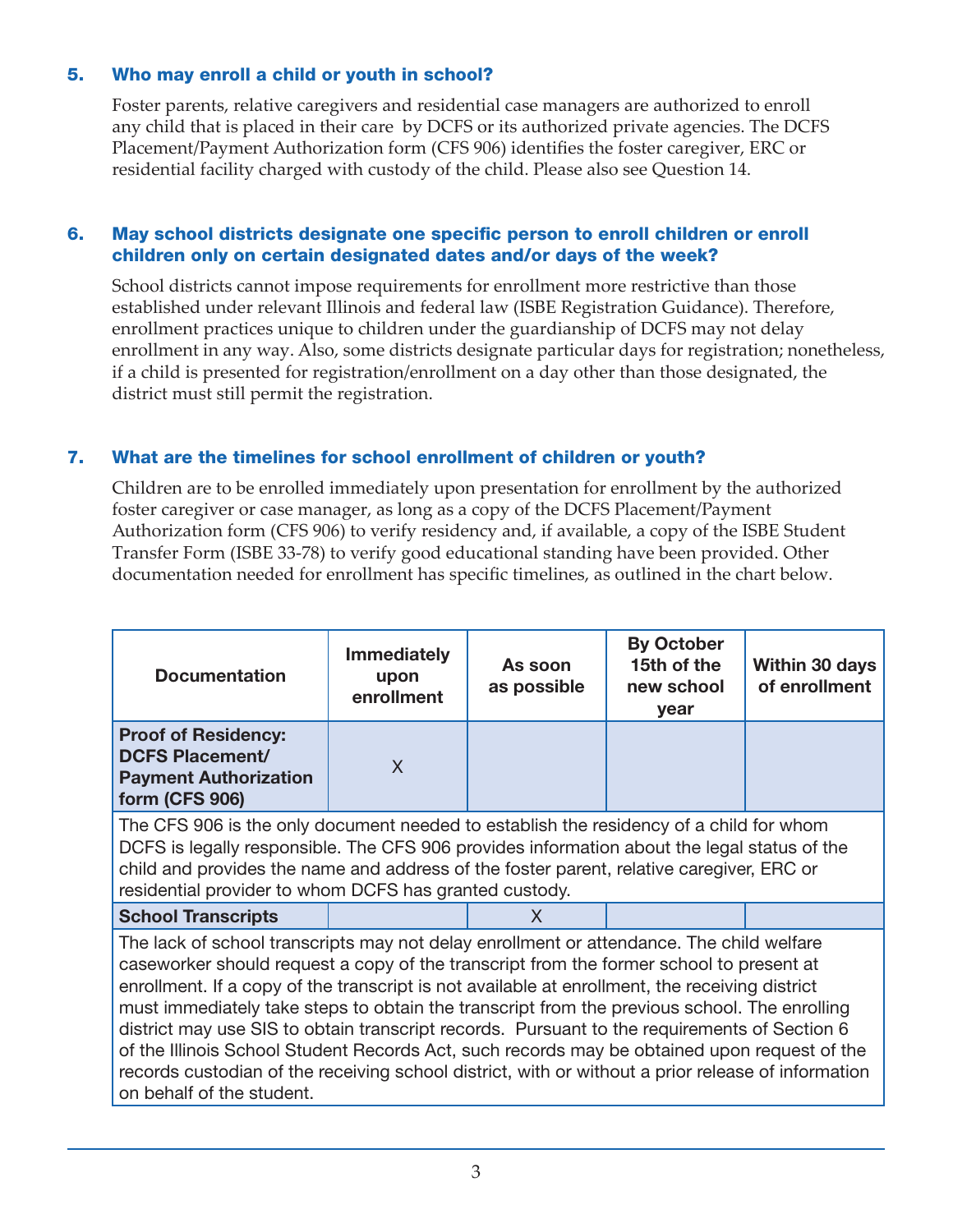| <b>Documentation</b>                                     | <b>Immediately</b><br>upon<br>enrollment | As soon<br>as possible | <b>By October</b><br>15th of the<br>new school<br>vear | Within 30 days<br>of enrollment |
|----------------------------------------------------------|------------------------------------------|------------------------|--------------------------------------------------------|---------------------------------|
| <b>ISBE Student Transfer</b><br><b>Form (ISBE 33-78)</b> |                                          |                        |                                                        |                                 |

Illinois school districts are required to provide an ISBE Student Transfer form ISBE 33-78 to any student who is moving out of the school district. ISBE 33-78 contains the information about whether or not the student is "in good standing." If a child or youth for whom DCFS is legally responsible is presented for enrollment without an ISBE Student Transfer form, the receiving district must immediately take steps to obtain the document from the previous school. In order to expedite enrollment, a school district may verify student good standing via disciplinary information in the Student Information System (SIS). In situations where the student has already been found eligible for special education and related services, the district may be required to enroll the student regardless of the student's proof of good standing. Under the Individuals with Disabilities Education Act of 2004 (IDEA), the obligation to provide services to students with disabilities is ongoing even during terms of expulsion.

#### **Medical Card (Medicaid**) <sup>X</sup>

X

**A copy of the Medical Card is not required for enrollment.** However, child welfare caseworkers and caregivers are instructed to cooperate with providing a copy at school enrollment. (DCFS Education Procedures 314.30(a)) The Medical Card will assist the school district in claiming certain costs for any medical and administrative services provided by the school under the Medicaid Program.

#### I**ndividualized Education Program (IEP) form**

If a copy of the current Individualized Education Program (IEP) is available at enrollment, the receiving school district must enroll the child and adopt the IEP of the former local school district without an IEP meeting if: i) the parents indicate, either orally or in writing, satisfaction with the current IEP; and ii) the new district determines that the current IEP is appropriate and can be implemented as written. If the IEP team determines that the current IEP is inappropriate, the district shall schedule an IEP meeting and provide parental notice within 10 days of enrollment to develop an IEP for the child. The school district must implement the existing IEP until the revised IEP is developed. (23 Illinois Administrative Code Section 226.50 (a) (1))

**For students in special education, lack of a current copy of the IEP may not delay enrollment or attendance.** If a copy of the IEP is not available at enrollment, the receiving district must immediately take steps to obtain the IEP from the previous school district, while immediately enrolling the child, and providing the special education placement and services it deems appropriate for the needs of the child. The receiving district shall request the student's records from the sending school district by the end of the next business day after the date of enrollment. The sending district shall forward the student's records to the receiving school district within 10 days of notice that the student has transferred. No later than 10 days after the expiration of the time allotted for the sending school district to forward the child's records, the receiving district shall initiate an IEP meeting by providing parental notification. (23 Illinois Administrative Code Section 226.50 (a) (2))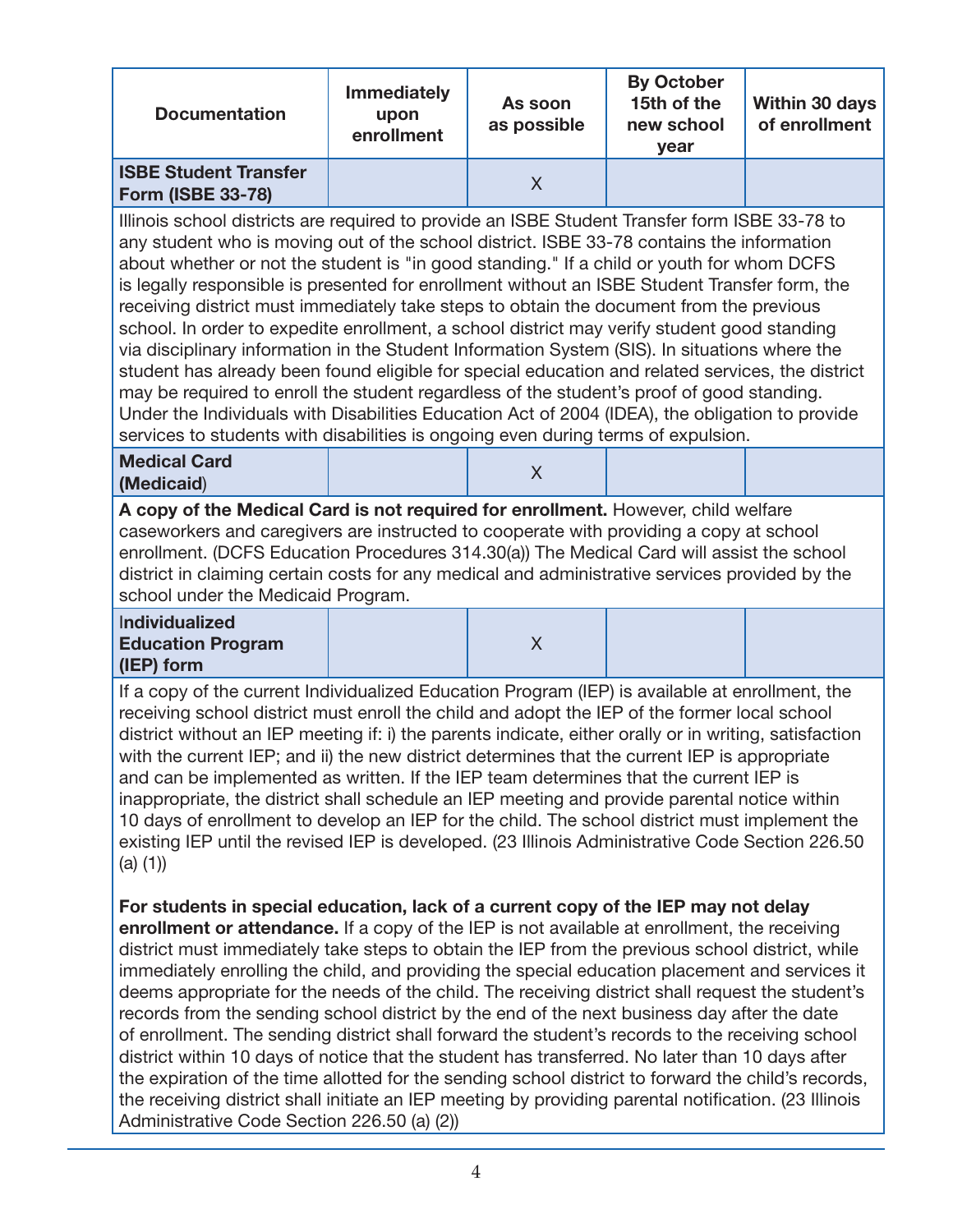| <b>Documentation</b>                                                                                                                                                                                                                                                                                                                                                                                                                                                                                                                                                                                                                                                                                                                                    | <b>Immediately</b><br>upon<br>enrollment | As soon<br>as possible | <b>By October</b><br>15th of the<br>new school<br>year | <b>Within 30 days</b><br>of enrollment |
|---------------------------------------------------------------------------------------------------------------------------------------------------------------------------------------------------------------------------------------------------------------------------------------------------------------------------------------------------------------------------------------------------------------------------------------------------------------------------------------------------------------------------------------------------------------------------------------------------------------------------------------------------------------------------------------------------------------------------------------------------------|------------------------------------------|------------------------|--------------------------------------------------------|----------------------------------------|
| <b>Proof of health exam</b><br>and immunizations                                                                                                                                                                                                                                                                                                                                                                                                                                                                                                                                                                                                                                                                                                        |                                          |                        | X                                                      | $\sf X$                                |
| Proof of health examination and immunization is required prior to entering kindergarten or<br>first grade, sixth grade and ninth grade. If proof of health exam or immunization cannot be<br>submitted at enrollment, the child shall receive the health exam or immunization and the<br>caregiver shall present proof by October 15th of the current school year. If enrolling a child<br>after October 15th, the school should provide the parent 30 days to present proof of the health<br>exam and immunization records. (105 ILCS 5/27-8.1)                                                                                                                                                                                                        |                                          |                        |                                                        |                                        |
| <b>Eye examinations</b>                                                                                                                                                                                                                                                                                                                                                                                                                                                                                                                                                                                                                                                                                                                                 |                                          |                        | X                                                      | $\mathsf{X}$                           |
| Proof of eye examination is required only at enrollment in a new school district, or prior to<br>enrollment in kindergarten. If proof of eye exam cannot be submitted at enrollment, the child<br>shall receive the eye exam and the caregiver shall present proof by October 15th of the current<br>school year. If enrolling a child after October 15th, the school should provide the parent 30<br>days to obtain the eye exam. (105 ILCS 5/27-8.1)                                                                                                                                                                                                                                                                                                  |                                          |                        |                                                        |                                        |
| <b>Certified copy of birth</b><br>certificate                                                                                                                                                                                                                                                                                                                                                                                                                                                                                                                                                                                                                                                                                                           |                                          |                        |                                                        | $\sf X$                                |
| The Illinois Missing Children Records Act (325 ILCS 50) requires submission of a certified<br>copy of a child's birth certificate upon 30 days of enrollment. The school will make a copy of<br>the certified birth certificate and return the certified copy to the person enrolling the student.<br>If a certified copy is not obtainable, the Missing Children Records Act allows provision<br>of alternate identification (passport, visa, governmental identification), which must be<br>determined acceptable by the Illinois State Police. If alternative identification is not available,<br>the caseworker may also provide a signed and notarized affidavit explaining the inability to<br>produce a certified copy of the birth certificate. |                                          |                        |                                                        |                                        |

# 8. What information or policies should caregivers request from schools at enrollment?

Caregivers should request, at a minimum, the following information when enrolling any child:

- Student handbook
- School discipline policy
- School fee policy
- School contact information
- School calendar
- For special education students only: Explanation of Procedural Safeguards (ISBE Form 34-57J)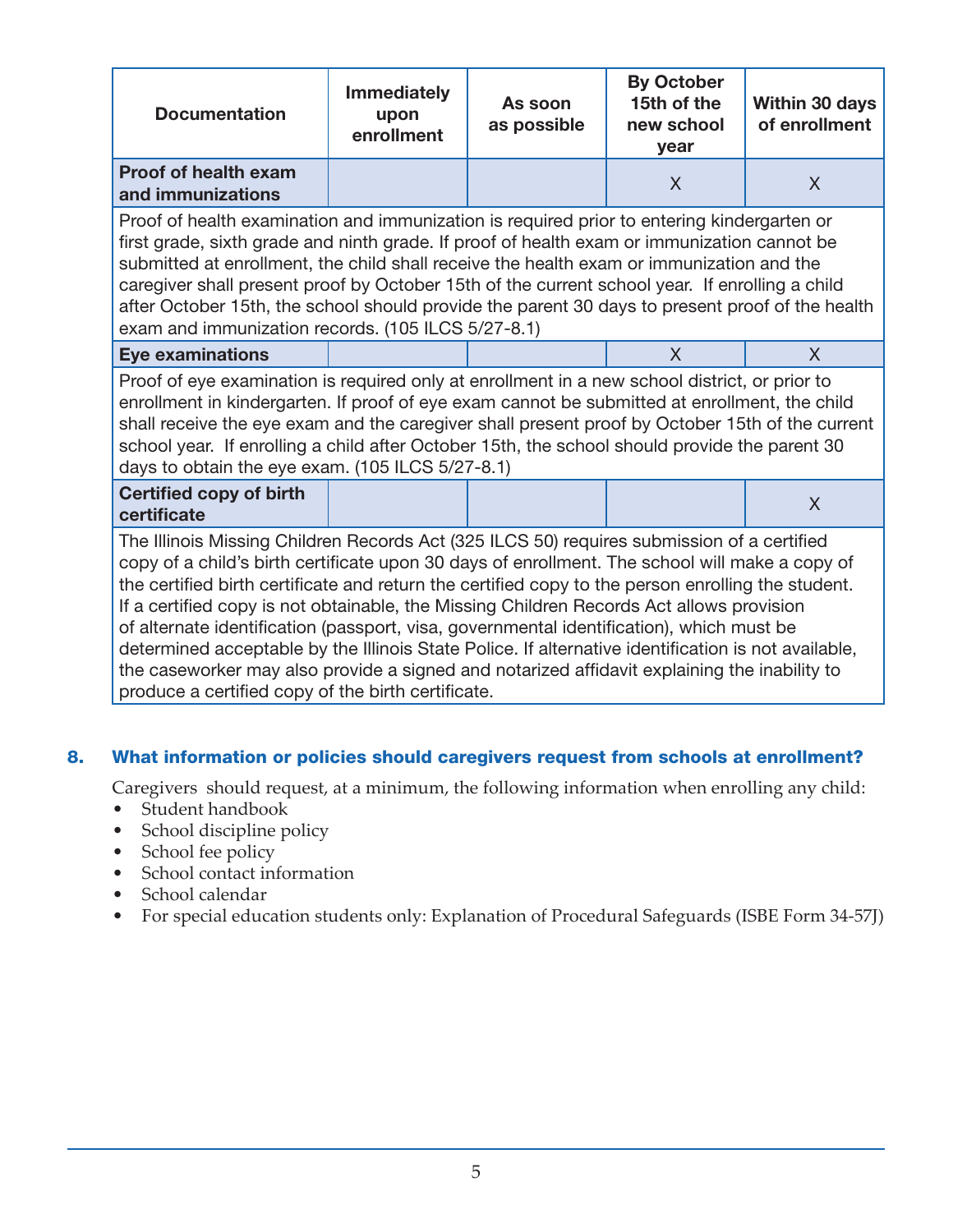# 9. Are children and youth entitled to participate in the National School Lunch Program?

 As of the beginning of the 2011-2012 school year, children who are wards of the state are eligible to participate in the National School Lunch Program. (Healthy, Hunger Free Kids Act of 2010, 42 U.S.C. Sec. 1758) The caseworker or foster parent who enrolls the child must provide the DCFS Placement/Payment Authorization form to document the legal status of the child.

#### 10. Are children and youth entitled to a waiver of school fees?

Children who are wards of the state are entitled to a waiver of all applicable school fees covered in the enrolling school district's fee policy required under (105 ILCS 5/2 3.96), which shall, at least, include the fees charged for all textbooks and instructional materials.

Whether a school determines a student's eligibility for a fee waiver through the National School Lunch Program application, or through a separate application process, children in foster care are considered eligible for free meals, and thus automatically receive school fee waivers. Foster board payments made by DCFS for the care of the child in foster care may not be counted as parental income.

#### 11. Who may sign school-related consents?

DCFS Education Procedures 314.30(c) defines who may provide school-related consent or releases. Who signs for consent depends upon the degree of liability of the proposed action and on whether or not the child is placed in special education. The following table identifies who may provide school consents. (An "authorized agent" is any employee of DCFS or its contracted agencies whom the DCFS Office of the Guardianship Administrator has authorized as its agent.)

| <b>Type of Consent</b><br>or Release                           | <b>Foster Caregiver</b><br>or Residential<br><b>Case Manager</b> | <b>DCFS Guardian</b><br>or Authorized<br><b>Agent</b> | <b>Educational</b><br><b>Surrogate Parent</b> |
|----------------------------------------------------------------|------------------------------------------------------------------|-------------------------------------------------------|-----------------------------------------------|
| School enrollment                                              | X                                                                |                                                       |                                               |
| Field trips in-state                                           | X                                                                |                                                       |                                               |
| Field trips<br>out-of-state                                    |                                                                  | X                                                     |                                               |
| Routine social events<br>(picnics, etc.)                       | X                                                                |                                                       |                                               |
| Attendance at<br>sporting or cultural<br>events                | X                                                                |                                                       |                                               |
| Extra-curricular<br>activities (not athletic<br>participation) | X                                                                |                                                       |                                               |
| Athletic participation                                         |                                                                  | X                                                     |                                               |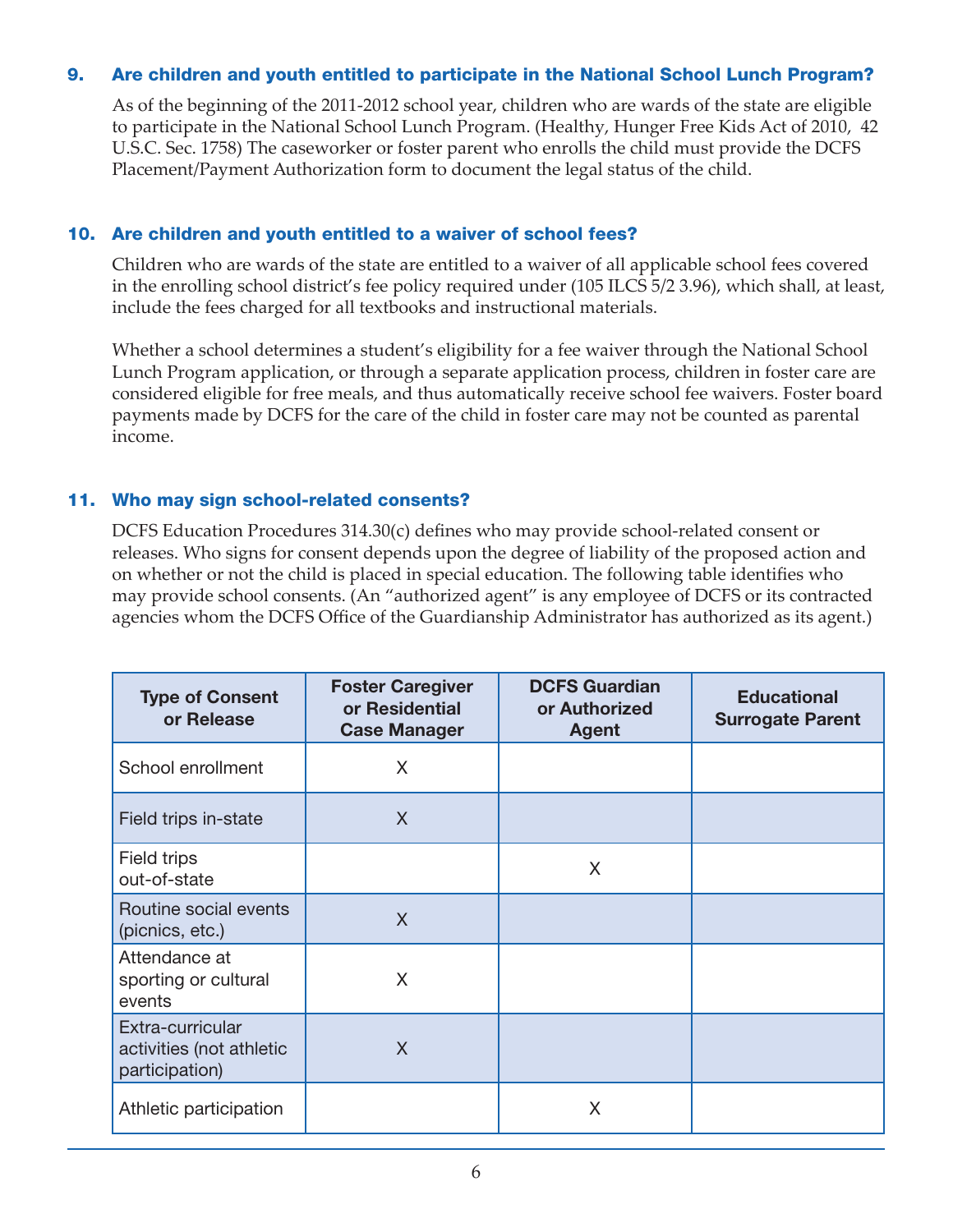| <b>Type of Consent</b><br>or Release   | <b>Foster Caregiver</b><br>or Residential<br><b>Case Manager</b> | <b>DCFS Guardian</b><br>or Authorized<br><b>Agent</b> | <b>Educational</b><br><b>Surrogate Parent</b> |
|----------------------------------------|------------------------------------------------------------------|-------------------------------------------------------|-----------------------------------------------|
| Media coverage/<br>events              |                                                                  | X                                                     |                                               |
| Slide show<br>productions              |                                                                  | X                                                     |                                               |
| Photographs                            |                                                                  | X                                                     |                                               |
| <b>Search Authorizations</b>           |                                                                  | X                                                     |                                               |
| Voice reproductions                    |                                                                  | X                                                     |                                               |
| Research projects                      |                                                                  | X (Only DCFS<br>Guardian)                             |                                               |
| Liability releases                     |                                                                  | X                                                     |                                               |
| <b>Medical examinations</b><br>or care |                                                                  | X                                                     |                                               |

# 12. Who may sign consent for an initial special education evaluation, initial placement, re-evaluation and records release?

Either the foster parents for children placed in a foster home or the educational surrogate parent for children placed in a residential setting are the only individuals authorized to provide consent for special education purposes, as illustrated in the following table.

| <b>Type of Consent</b><br>or Release                                                 | <b>Foster Caregiver</b> | <b>DCFS Guardian</b><br>or Authorized<br>Agent | <b>Educational</b><br><b>Surrogate Parent</b> |
|--------------------------------------------------------------------------------------|-------------------------|------------------------------------------------|-----------------------------------------------|
| Consent for initial<br>special education<br>evaluation for student<br>in foster home | X                       |                                                |                                               |
| Consent for initial<br>special education<br>services for student in<br>foster home   | X                       |                                                |                                               |
| Consent for special<br>education reevaluation<br>for student in foster<br>home       | X                       |                                                |                                               |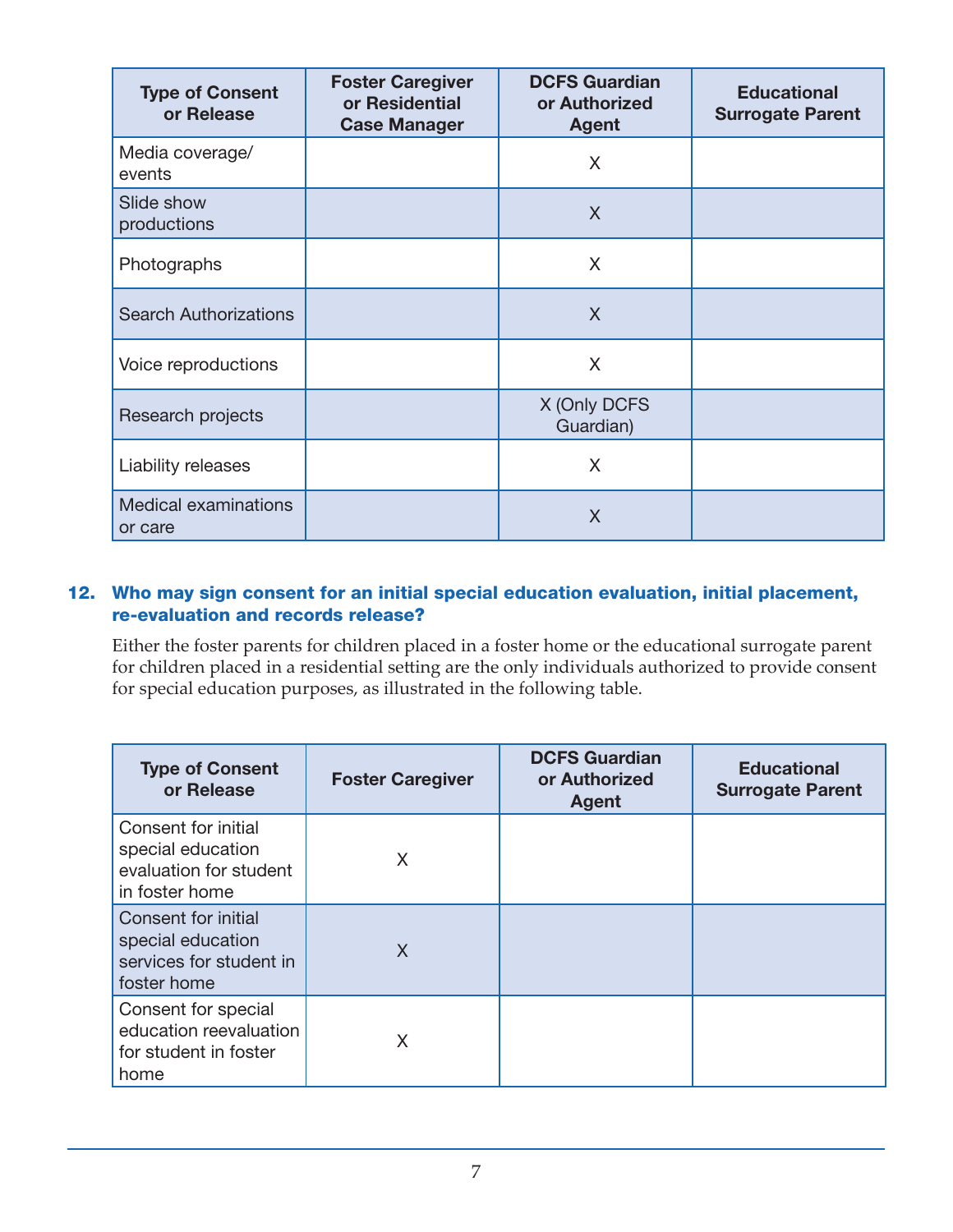| <b>Type of Consent</b><br>or Release                                                                                                                                                       | <b>Foster Caregiver</b> | <b>DCFS Guardian</b><br>or Authorized<br><b>Agent</b> | <b>Educational</b><br><b>Surrogate Parent</b> |
|--------------------------------------------------------------------------------------------------------------------------------------------------------------------------------------------|-------------------------|-------------------------------------------------------|-----------------------------------------------|
| Consent for release<br>of special education<br>records for student in<br>foster home                                                                                                       | X                       |                                                       |                                               |
| Consent for initial<br>special education<br>evaluation for student<br>in residential setting                                                                                               |                         |                                                       | $\sf X$                                       |
| Consent for initial<br>special education<br>services for student in<br>residential setting                                                                                                 |                         |                                                       | X                                             |
| Consent for special<br>education reevaluation<br>for student in<br>residential setting                                                                                                     |                         |                                                       | $\overline{\mathsf{X}}$                       |
| Consent for release<br>of special education<br>records for student,<br>including linkages for<br>transition services, in<br>residential setting                                            |                         |                                                       | X                                             |
| Consent to invite<br>representatives of<br>any participating<br>agency that is likely<br>to be responsible for<br>providing or paying for<br>transition services in<br>residential setting |                         |                                                       | $\overline{X}$                                |

### 13. Must a child transfer schools upon a DCFS foster or residential placement change?

No. When DCFS places a child in a foster home or child care facility in a new school district, the Illinois School Code (105 ILCS 5/10 20.12b) allows the DCFS caseworker, in conjunction with the foster caregiver, to determine whether it is in the best interest of the child to remain in his or her current school district at the time of the transfer. When the decision is made by DCFS for the child to remain in his or her current school district, the child may not be charged tuition as a nonresident pupil. Neither school district is responsible for transportation for the child to attend their current school. For children in special education, the IEP team determines educational placement and whether or not the child requires transportation as a related service in their IEP.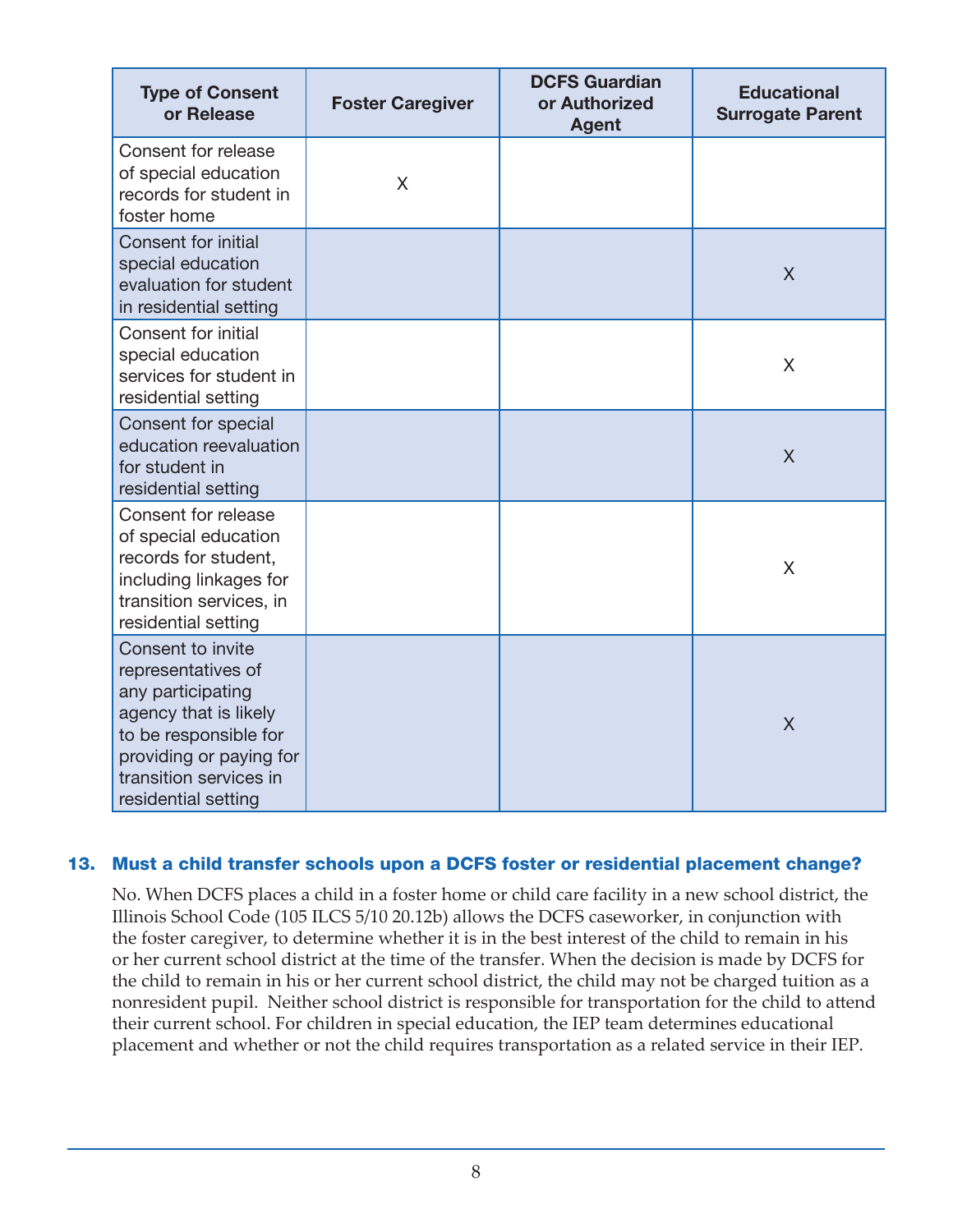# 14. Are children who receive special education and related services enrolled in the same way as other children?

Like all children for whom DCFS is legally responsible, those in special education must be enrolled immediately upon presentation of the DCFS Placement/Payment Authorization form (CFS 906) and the ISBE Student Transfer Form. If a copy of the current IEP is available at enrollment, the receiving school district must enroll the child and adopt the IEP of the former local school district without an IEP meeting if the parents indicate, either orally or in writing, satisfaction with the current IEP; and the new district determines that the current IEP is appropriate and can be implemented as written. If the IEP team determines that the current IEP is inappropriate, the district shall schedule an IEP meeting and provide parental notice within 10 days of enrollment to develop an IEP for the child. (23 Illinois Administrative Code 226.50 (a)(1))

# 15. What if a copy of the IEP is not available at enrollment for a child in special education?

Lack of a current copy of the IEP may not delay enrollment. If a copy of the IEP is not available at enrollment, the receiving district must immediately take steps to obtain the IEP from the previous school, while immediately enrolling the child, and providing the special education placement and services it deems appropriate for the needs of the child. The receiving district shall request the student's records from the sending school district by the end of the next business day after the date of enrollment. The sending district shall forward the student's records to the receiving school district within 10 days of notice that the student has transferred. No later than 10 days after the expiration of the time allotted for the sending school district to forward the child's records, the receiving district shall initiate an IEP meeting by providing parental notification. (23 Illinois Administrative Code Section  $226.50(a)(2)$ 

#### 16. What if there is documentation that an initial special education evaluation was started but never completed in a previous school district?

The receiving school district must contact the previous district and obtain the records and complete testing and the eligibility review. If no paperwork can be obtained within 10 days, a domain meeting should be held and testing completed. The receiving district must complete the evaluation. With regard to initial evaluations, an exception may be made to the 60 school day timeline when a child enrolls in a new school district and that school district is making sufficient progress to ensure a prompt completion of the evaluation and the parent and new school district agree to a specific time to complete the evaluation. (34 CFR 300.301(d))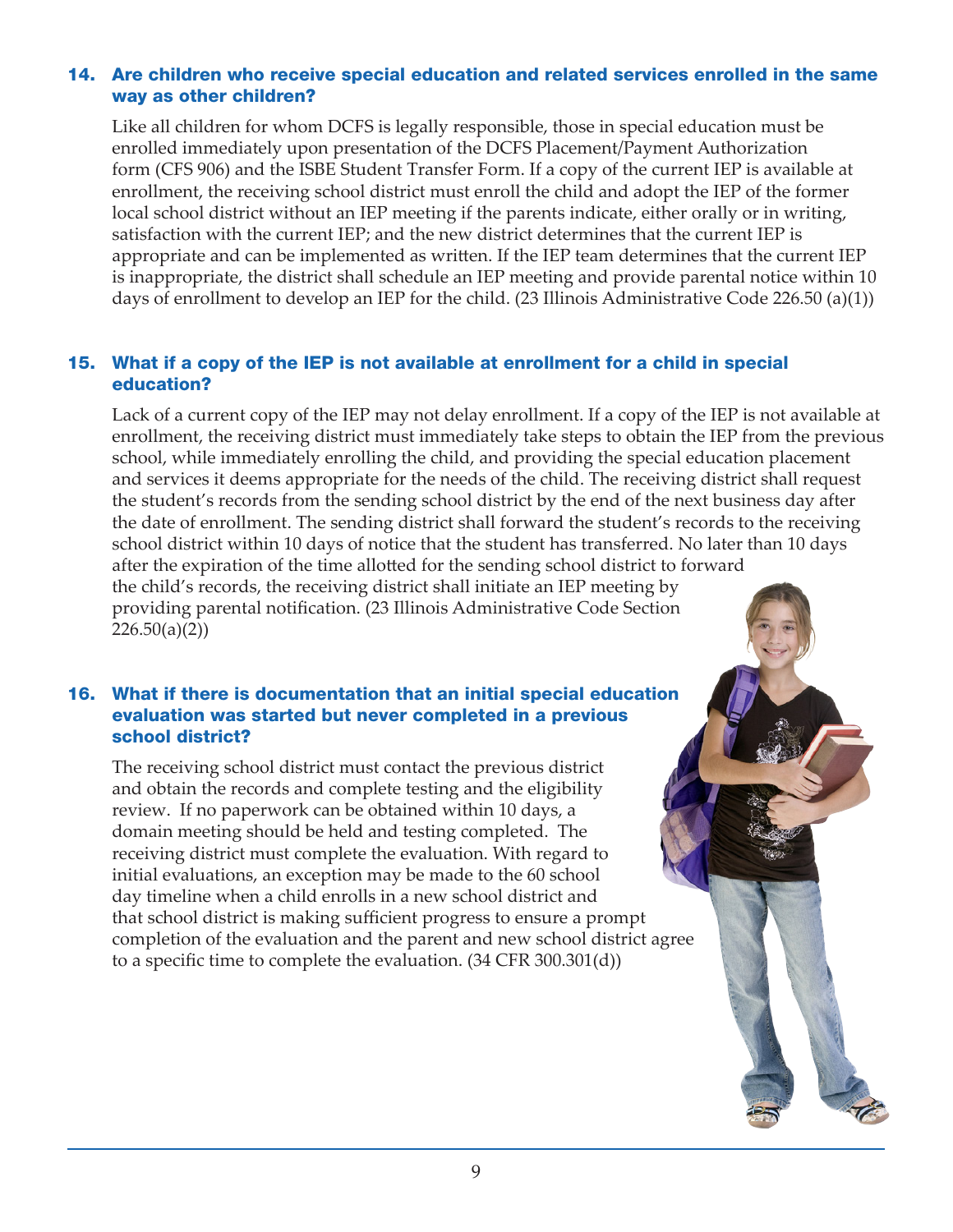# 17. What are the responsibilities of the school district when a student with an IEP transfers out?

It is the sending school's responsibility to ensure that the ISBE 33-78 Student Transfer Form is sent to the new district. The school, within 10 days of receiving a request from DCFS or a receiving school district, must also send all school student records to the new school to ensure appropriate placement, services and academic instruction is provided. (See the Illinois School Student Records Act, 105 ILCS 10/8.1(b).)

#### 18. Which students are assigned an educational surrogate parent?

Any child for whom DCFS is legally responsible who is placed in a residential facility and for whom special education services are provided, or an initial special education evaluation has been requested, is assigned an educational surrogate parent. For children placed in foster care, the foster caregiver is delegated these rights.

### 19. When can an educational surrogate parent be requested?

An educational surrogate parent should be assigned to a child for whom DCFS is legally responsible who is placed in residential care once an initial special education evaluation is requested or if there is information that an evaluation had begun previously. If the child is already in special education, an educational surrogate parent should be requested by the residential program employee upon placement in that residential facility.

### 20. Who can request an initial special education evaluation? Can an initial evaluation be started while waiting for the assignment of an educational surrogate parent?

Any person involved in a student's education, including a foster parent, residential case manager\*, or DCFS/POS caseworker can request that a student be evaluated for special education services. (DCFS Procedures 314.60d) However, testing cannot be given until the foster parent or educational surrogate parent (for residentially-placed students) provides formal consent.

\*While a residential case manager can request an initial special education evaluation, he or she cannot sign the consent for evaluation. Therefore, for a student in residential care, the timelines for the provision of special education services, as outlined below, do not go into effect until the educational surrogate parent signs the consent for the student's evaluation. The facility where the student resides is responsible for requesting an educational surrogate parent be assigned when the evaluation is first requested.

# 21. What is the timeline for an initial special education evaluation?

According to Illinois Administrative Code Section 226.110 Evaluation Procedures, a request for a case study evaluation may be made by a parent of a child, an employee of a state educational agency, another state agency, a local education agency, or a community service agency. Each school district shall have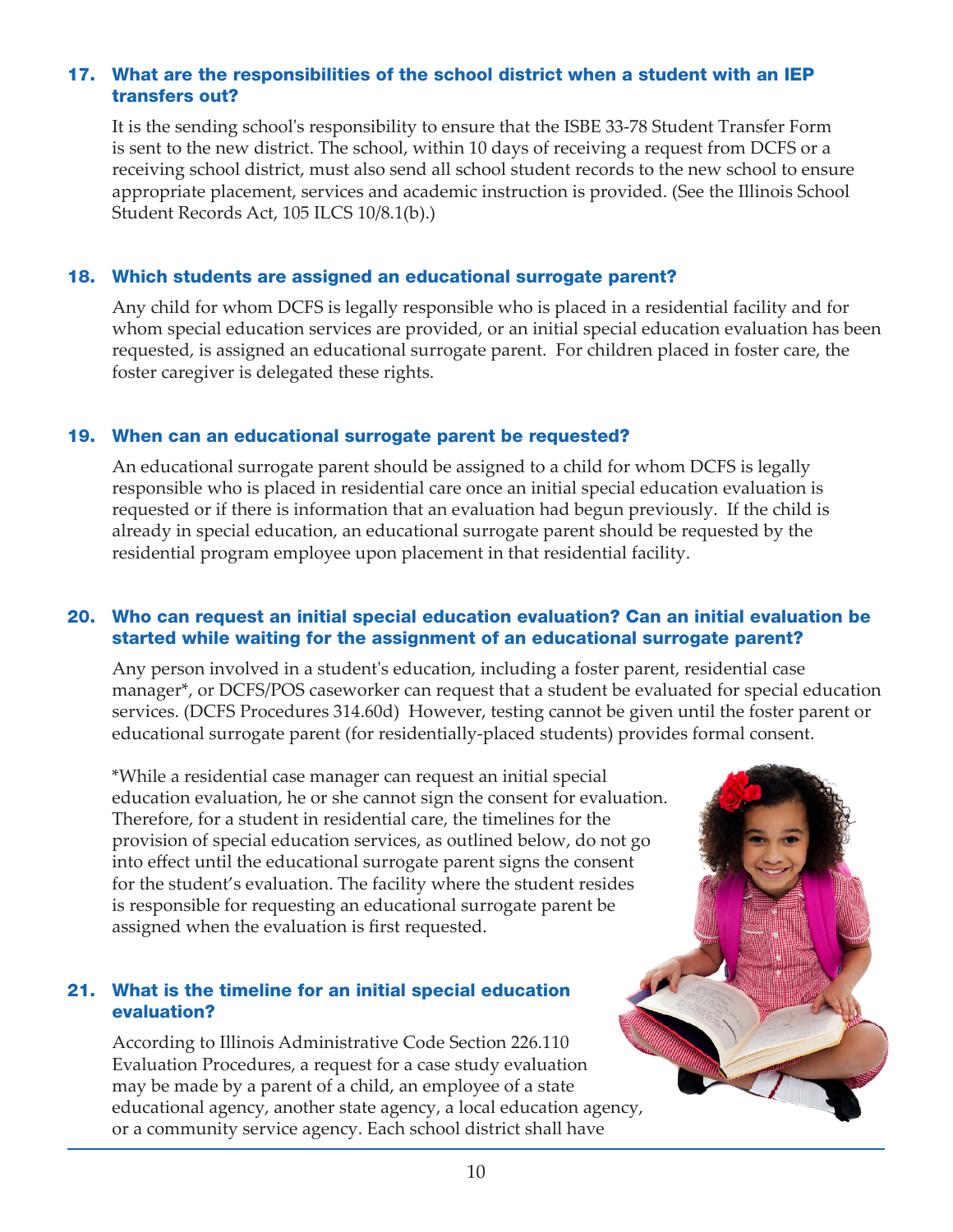procedures that designate the steps to be taken in making a request for an evaluation; however, it is recommended that any request for a special education evaluation be made in writing. The district has 14 school days from the date of referral to determine if an evaluation is warranted and provide written notice to the parent of their team's decision. If an evaluation is to be conducted, the district must also provide the parent timely notice to participate in the "domain meeting" and obtain consent for evaluation within 14 school days from the date of referral. The "domain meeting" is a gathering of individuals (including the parent) who have the knowledge and skills necessary to administer and interpret evaluation data and who will identify the assessments necessary to complete the evaluation. The evaluation cannot begin until the foster parent or educational surrogate parent consents in writing for testing to be done. The district has a total of 60 school days from the date of the initial parental consent to complete the evaluation, hold an eligibility review meeting and develop the IEP.

#### 22. Can a student who has been referred for an initial special education evaluation be suspended or expelled?

34 CFR, 300.534 states that a child who has not yet been determined to be eligible for special education and related services and who has engaged in behavior that violated a code of student conduct, may assert any of the same disciplinary procedures, rights and protections that pertain to special education eligible students (in accordance with 300.530) provided that the district had knowledge that the student might be a student with a disability (as defined within this section). A district would be deemed to have knowledge that a child is a child with a disability if before the behavior occurred: (a) the parent expressed, in writing, concerns about the child possibly needing special education and related services; (b) the parent requested a special education evaluation; or (c) a teacher or other school personnel expressed concern about the child's behavior to school administration. In this situation, the student has already been referred for an evaluation.

#### 23. Must a student without an IEP, but for whom an initial special education evaluation has been requested, attend the local public school regular education program?

Yes. The local school district has a total of 60 school days from the date of parental consent to complete the evaluation process. The student cannot be denied educational services during that time. A student who is not yet determined eligible for special education may not be placed in a special education setting. However, interventions such as Response to Intervention (RtI) may be implemented, if appropriate, during this period of time. This type of intervention is a process designed to help schools focus on providing high-quality instruction and interventions to students who may be struggling with learning. Student progress is often monitored to check the effectiveness of instruction and interventions and the data collected are used to shape instruction and make education decisions.

#### 24. When is a child eligible for home/hospital services?

Home/hospital services are intended for students who have a medical condition that will cause an absence for two or more consecutive weeks of school or ongoing intermittent absences. The fact of a student's eligibility for home/hospital services cannot be used to keep a student from enrolling in a public school so long as the condition has been documented in writing by a treating physician. The school district must take steps to ensure that home/hospital services are initiated within five school days of a written request for home/hospital services accompanied by a physician's statement. (See 105 ILCS 5/14-13.01(a).)